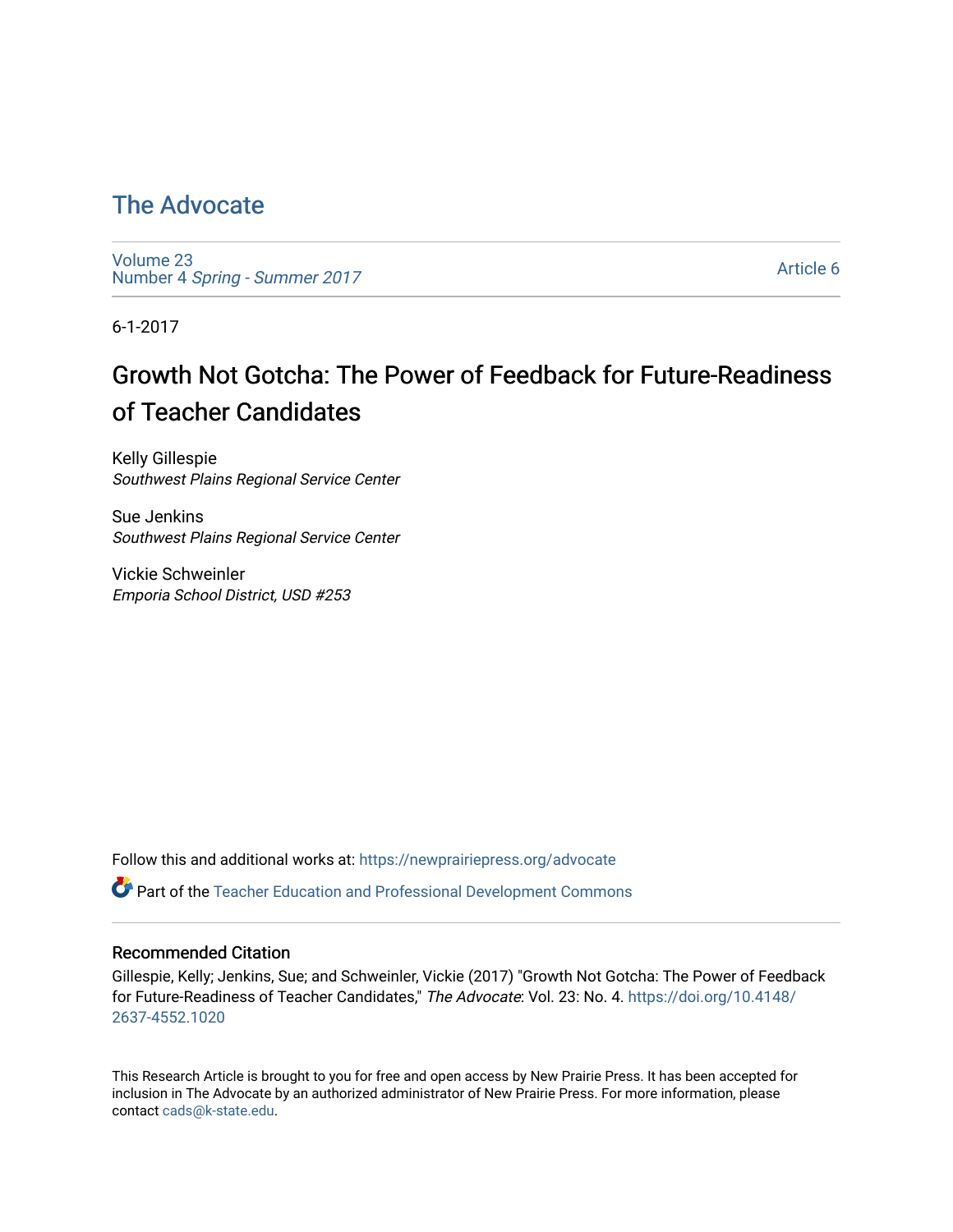## Growth Not Gotcha: The Power of Feedback for Future-Readiness of Teacher **Candidates**

## Abstract

Feedback is powerful. Everybody needs feedback. The need for feedback includes teachers. It's time to transform delivery of instruction and teacher-education with a powerful, 2-step observation-feedback process. Clarity of expectations set the stage for observation. Feedback is delivered instantaneously and regularly. Actionable feedback gets results including growth from self-reflection, collaborative conversation, and differentiated professional learning. Self-efficacy of teacher candidates soars and retention in the profession finally has a fighting chance. Feedback, the breakfast of champions (Blanchard, 2015) gives teachers dollops (Marzano, 2007). Feedback, the missing piece in continuous improvement (Feldman, 2016) and preparation of future-ready teacher candidates.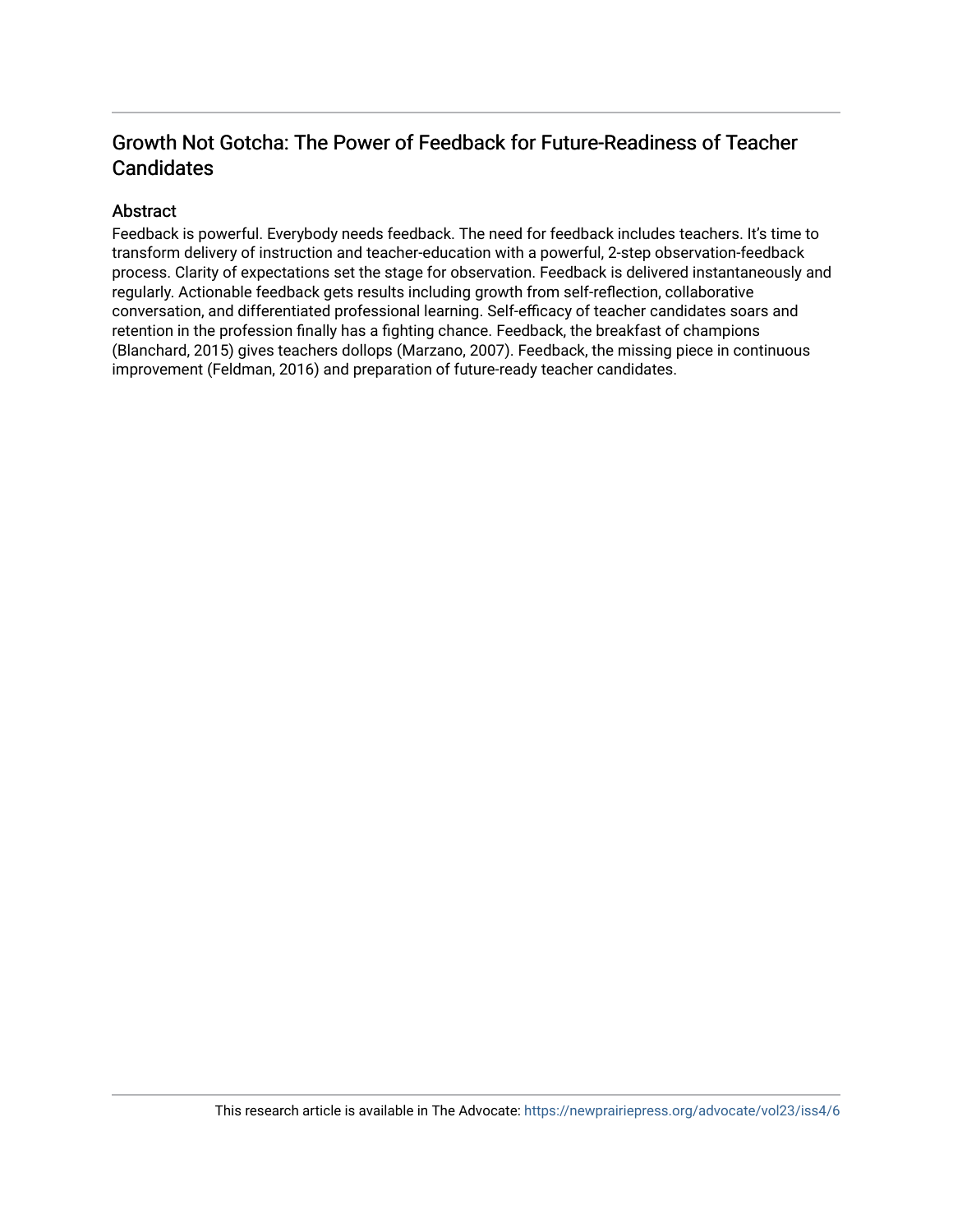## **Growth Not Gotcha: The Power of Feedback for Future-Readiness of Teacher Candidates**

**Kelly Gillespie Sue Jenkins Southwest Plains Regional Service Center Vickie Schweinler Emporia School District, USD #253** 

## **Abstract**

Feedback is powerful. Everybody needs feedback. The need for feedback includes teachers. It's time to transform delivery of instruction and teacher-education with a powerful, 2-step observation-feedback process. Clarity of expectations set the stage for observation. Feedback is delivered instantaneously and regularly. Actionable feedback gets results including growth from self-reflection, collaborative conversation, and differentiated professional learning. Self-efficacy of teacher candidates soars and retention in the profession finally has a fighting chance. Feedback, the breakfast of champions (Blanchard, 2015) gives teachers dollops (Marzano, 2007). Feedback, the missing piece in continuous improvement (Feldman, 2016) and preparation of future-ready teacher candidates.

So, what's all the fuss about feedback? It is clear in virtually all domains of human endeavor that feedback is a critical attribute for learning and continuous improvement. John Hattie (2012), indicated a key factor in supporting the ongoing improvement of teaching is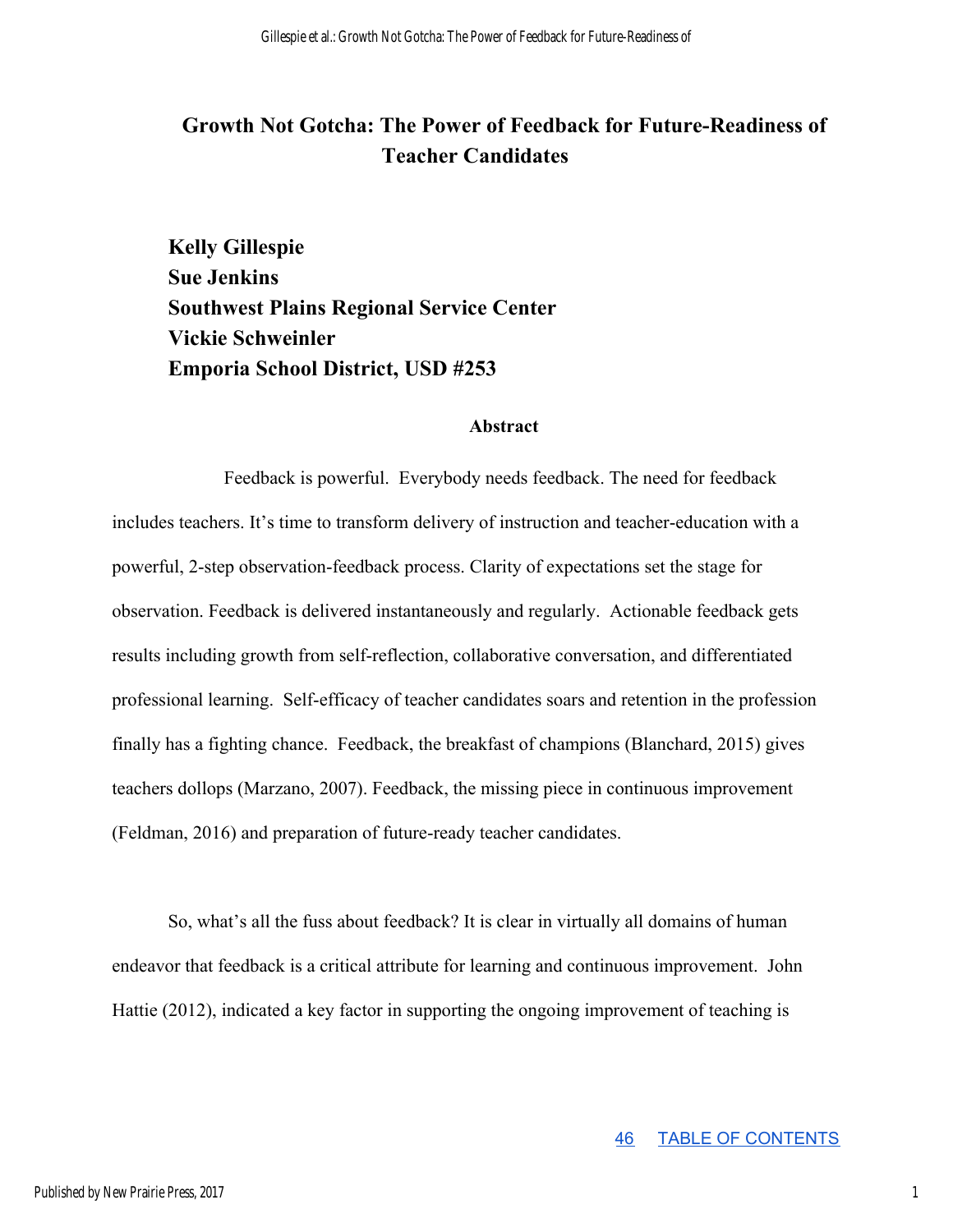*actionable performance feedback* (effect size .79). Robert Marzano (2007) stated that teachers need *dollops* of feedback.

From sports, to the arts, to business, untold time and creative energy are devoted to figuring out how to provide useful, productive feedback, thus improving performance. But how about in schools and university teacher education programs, the very institutions dedicated to human learning? How much feedback do teachers and future teachers receive? How is this feedback designed and delivered?

## **Background**

Regrettably, for the vast majority of practicing teachers, meaningful feedback is limited at best (Gates, 2013), consisting largely of ritualized annual evaluations that do not reliably lead to improved teaching and learning. Fortunately, a number of programs across the country are beginning to address the paucity of actionable instructional feedback in a variety of creative ways. These are producing impressive gains in both teacher satisfaction and student achievement; hence, the power of feedback is being discovered---growth, not gotcha!

While there is no single best structure for providing meaningful feedback, this paper will *celebrate the present and inspire the future* by addressing the *power of feedback*, including: (1) the observation-feedback cycle, (2) feedback best practice and design, as well as (3) lessons learned during implementation and implications for teacher preparation.

The model presented has been utilized in the field for the past seven years. A total of 15,714 instructors have been observed in 845 schools/institutions of higher education. Over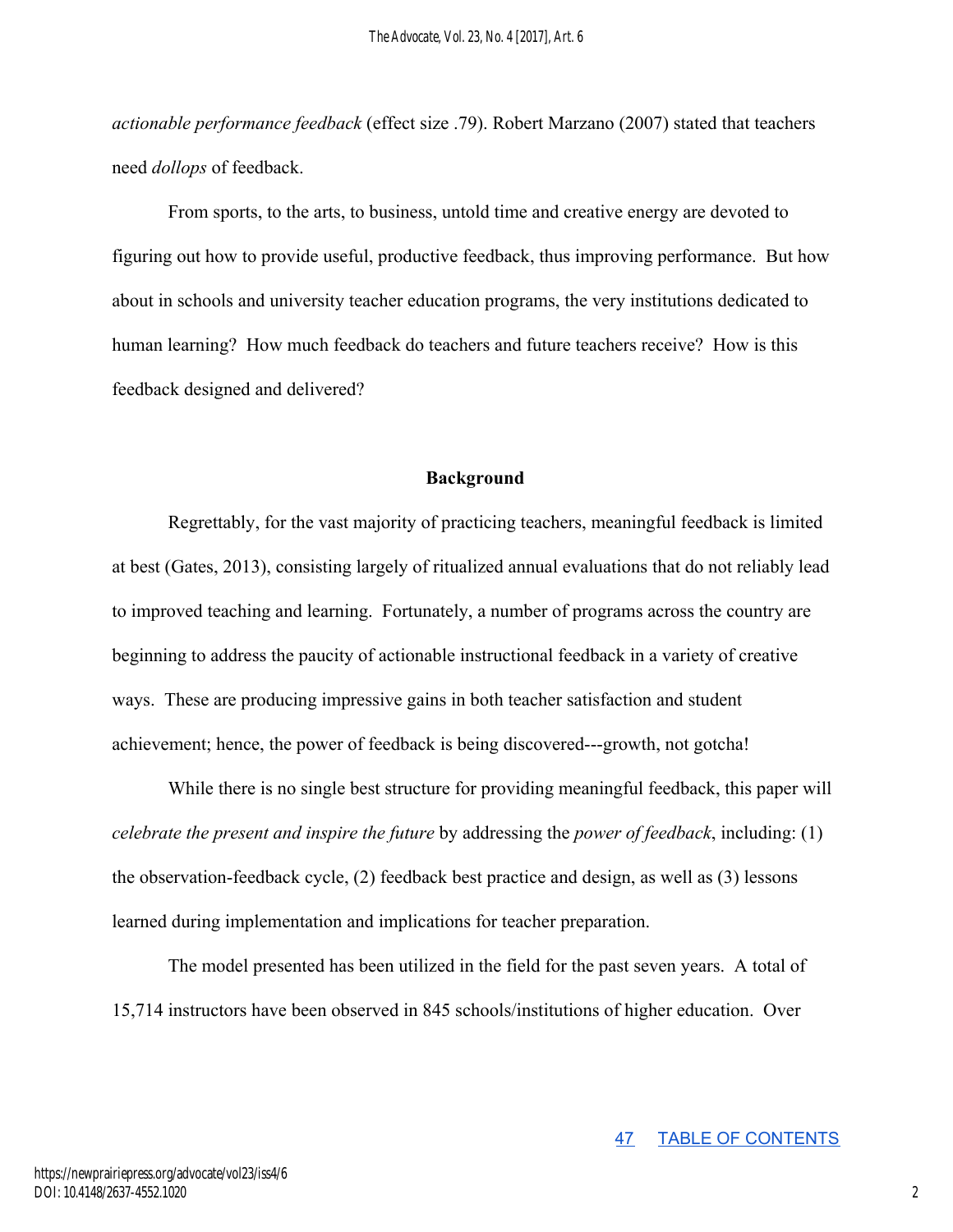200,000 observations (Structured Walkthrough, 2017) have been completed including 8.4 million data points.

## **The Power of Feedback**

The research is clear. The number one factor affecting student learning is quality of teaching ("Teachers Matter" as cited in Forsberg, Jenkins, & Gillespie, 2015). The number one factor affecting quality of teaching is instructional conversations (Danielson, 2009). Instructional conversations are most effective when based on observation data.

Because instructional observation has such potential as a catalyst to support both excellent teaching and a positive shift in learning, this process is establishing itself as best practice in educational circles (Hopkins, 2010). Bottom line, student achievement is linked to collegial collaboration, which is clearly supported by classroom walkthroughs (Kachur, Stout, & Edwards, 2013). When observation occurs and feedback is delivered based on the data, results happen. Program initiatives are actualized. Instructional strategies improve. Students become more engaged. Student success increases.

#### **Observation-Feedback Cycle**

Best practice recommends an observation system to monitor practice and expected outcomes; to generate dynamic data that drive decision-making; and to ensure program standards are met in a continuous improvement model (Cervone & Martinez-Miller, 2007; Downey, Steffy, English, Frase, & Poston 2004). "A program of brief but frequent classroom walkthroughs has become an increasingly popular strategy in recent years for informally supervising teachers and observing classroom activities" (Protheroe, 2009, p. 30).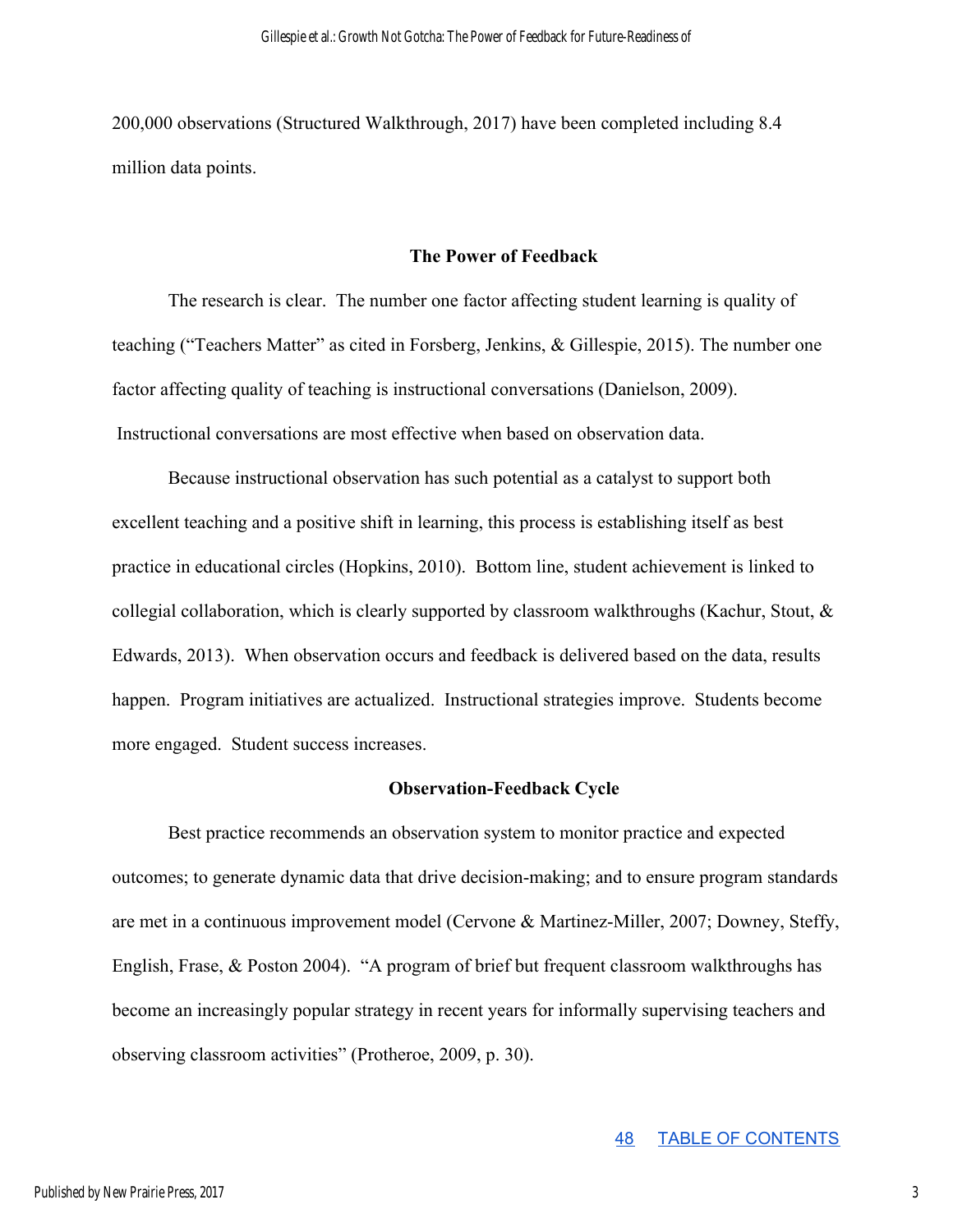Fundamentally, walk-through observations are "focused on specific 'look-fors'…[that provide] valuable information about what's working--or NOT working" (Protheroe, 2009, p. 30) in the classroom. Observation is the first step in performing an effective *one-two punch* to support instructional improvement. The second step is delivery of feedback.

When implementing an observation-feedback system, the two components are interdependent and the process continuous. Data generated during observation of instruction are the basis for design of feedback. Actionable feedback is delivered and both self-reflection and conversation ensue. Observations continue and additional data are collected. New feedback is generated, and so on.

## [**See Figure 1]**

## **Feedback Best Practice**

To be effective, feedback from observations must be delivered frequently. Regular receipt of feedback offers a continuous thread of support through which success can be measured and growth monitored. Feedback must also be immediate. End of day, next day, or *Mondaymorning* feedback is unlikely to produce the impact of feedback delivered immediately following an observation. Teachers are eager to receive instructional support. Opportunity for reflection and metacognition will be maximized when feedback is delivered within minutes of the completed observation.

Actionable feedback has been defined as focused, specific, and framed for implementation (Jacob, 2016). To be *actionable*, the feedback must be based on a set of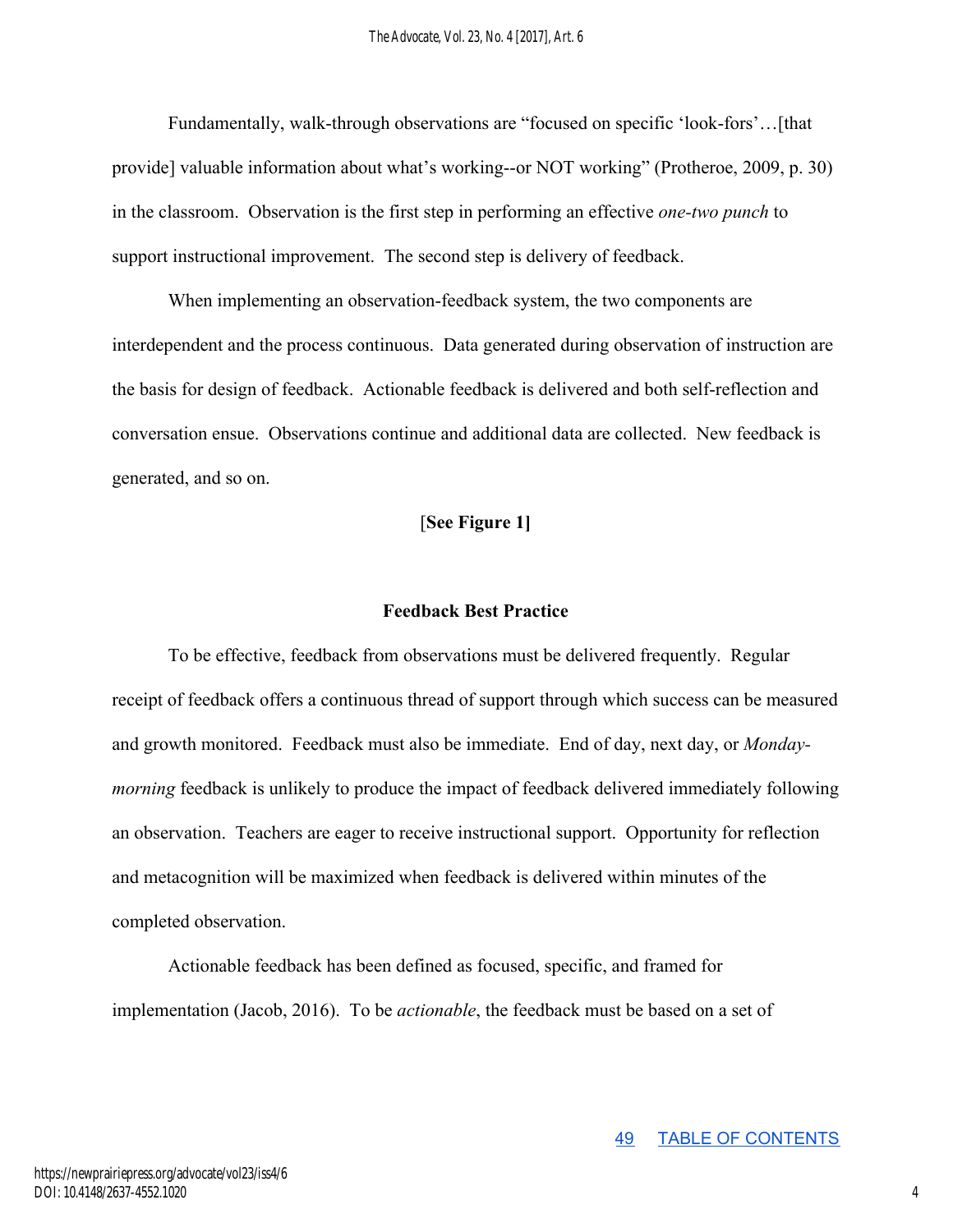expectations understood by both the observer and the observed (Gillespie & Jenkins, 2016). Bottom line, actionable feedback is best when it is rooted in evidence (Estes, 2016).

In order to leverage the power of feedback, two questions must be answered. What is being 'looked-for?' and what should the 'look-for, look-like?' Ideally, look-fors are directly aligned with the priorities and initiatives of the organization (David, 2008; Kaucher et al., 2013). Professional development is delivered to enhance clarity of expectations, as needed. Calibration of observers is conducted regularly to ensure inter-rater reliability and collection of valid, reliable data. Calibration provides on-going refinement of exactly what each look-for should look-like. Ultimately, calibration guides the work of the observer as they view live instruction---the intersection of expectations and practice.

#### **Designing Feedback**

Once a system is in place whereby actionable feedback can be generated regularly, instantaneously, and based on clearly understood expectations, two powerful design tenets should be applied. First, effective feedback incorporates a genuine, evidence-based high-five (Gillespie & Jenkins, 2016). The focus of observation is to 'catch the teacher in the act of excellent teaching!' The intent is not to evaluate. Ideally, the observer witnesses the teacher delivering a look-for exactly as prescribed. High-five feedback serves as encouragement, recognition for a job well-done, and motivation to continue to grow as a professional.

The second design component of actionable feedback is one or two probing questions. These questions should be non-dichotomous and future-oriented. Probing questions are growth generating and foster metacognition. What if…. have you ever thought about….share the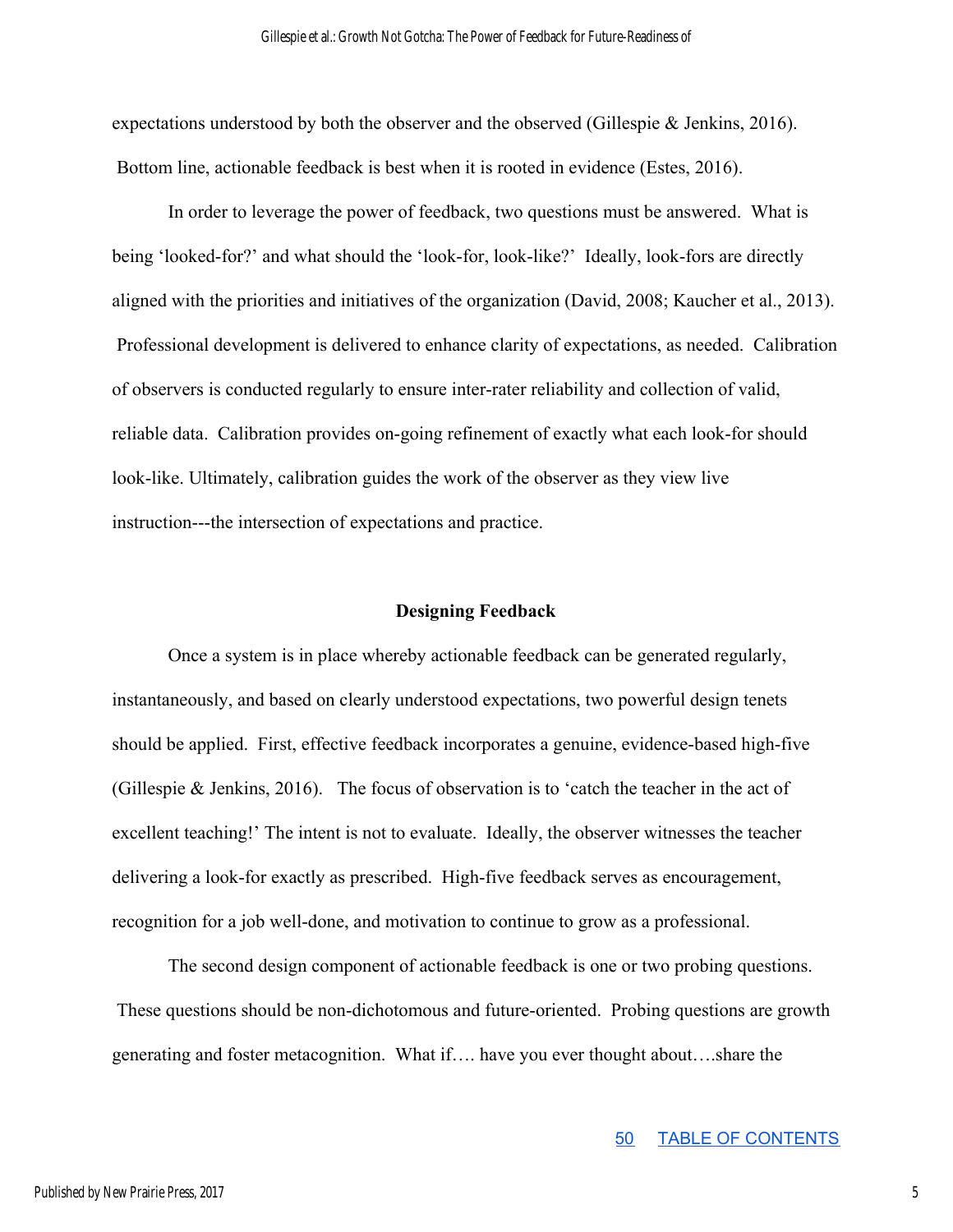rationale behind that instructional decision? These question starters will lead to 'growth not gotcha!"

### **Lessons Learned in the Field**

A collaborative culture that welcomes feedback, engages teachers in an opportunity to grow professionally, and hones the skill set of teachers as they deliver instruction is essential for professional educators. "Alone we can do so little. Together we can do so much" (Helen Keller).

To ensure continuous growth and reinforce best practice, it is imperative that teachers be engaged in self-reflection and dialogue. In essence, the cornerstone of a thriving organization is a systematic process to support real-time observation. This system must naturally include regular feedback and collaboration between the observer and the teacher.

Utilizing the data from walkthroughs, teachers can chart growth in the quality of instruction delivered. Opportunity for success skyrockets and increased student learning becomes a given. Ultimately, observation data inform professional learning decisions to ensure that differentiated and individualized needs are addressed.

Currently, the Emporia Public School District utilizes an online observation tool created in collaboration with Southwest Plains Service Center. This tool represents the district priorities and initiatives for delivery of high-quality instruction. Over the past three years, eWalkthrough® data have been reviewed at both the building and district levels. District administration identify trends in delivery of instruction and design customized professional learning to support appropriate adjustments.

The importance of frequent observations, timely feedback, calibration of the observers, and analysis of the data represent necessary components for success of the collaborative culture.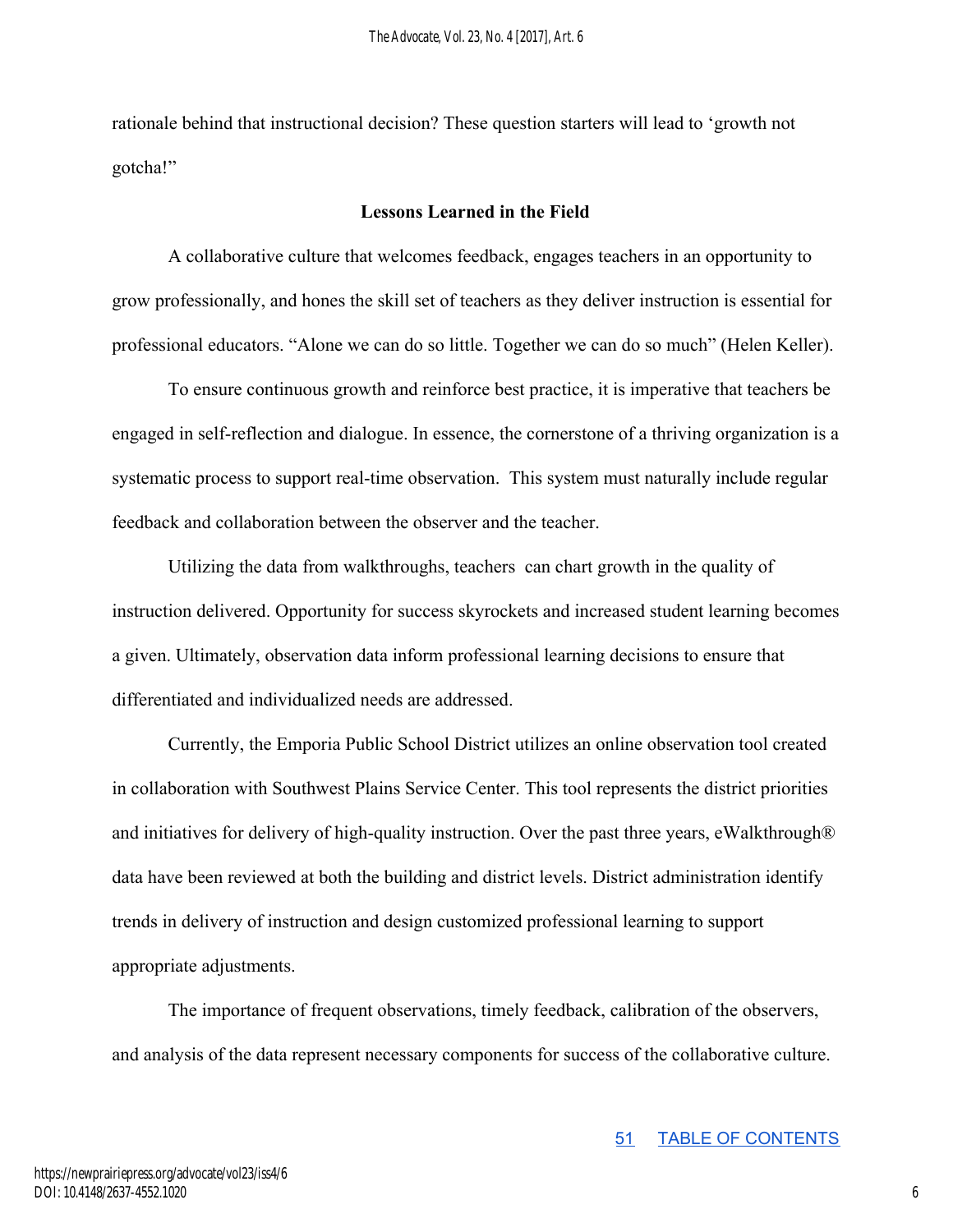Bottom line, focus and practice equals growth. Observation look-fors are priorities. Teachers are supported and coached. Quality of instruction continuously improves. Teaching and learning thrive.

## **Leveraging Feedback in Teacher Preparation**

"The conception of clinical experience as a few weeks of student teaching not only is antiquated but runs counter to our professional commitment to quality. Instead, today's teacher preparation programs are nurturing complex clinical partnerships…." (Robinson, 2015). This collaboration delivers high-quality education for students and therefore, produces beginning teachers who are classroom ready.

Collection of real-time data as teaching is being delivered, and as learning is taking place, is germane to the success of teacher preparation partnerships. These data serve as the basis for designing feedback to: (1) nurture self-reflection and collaborative dialogue; (2) metamorphose professional learning into differentiated, personalized support; and (3) support evidence-based growth and continuous improvement of the teacher candidate and the teacher education program. Additionally, self-efficacy of teacher candidates will likely increase. As overall satisfaction improves, retention in the profession may have a fighting chance.

#### **Summary**

Bottom line, teacher preparation programs want to ensure accountability to InTASC (CCSSO, 2013) and CAEP (2015) standards, while simultaneously maximizing gains in the quality of instruction delivered by teacher candidates (Gillespie, Jenkins, & Hanzlicek, 2016).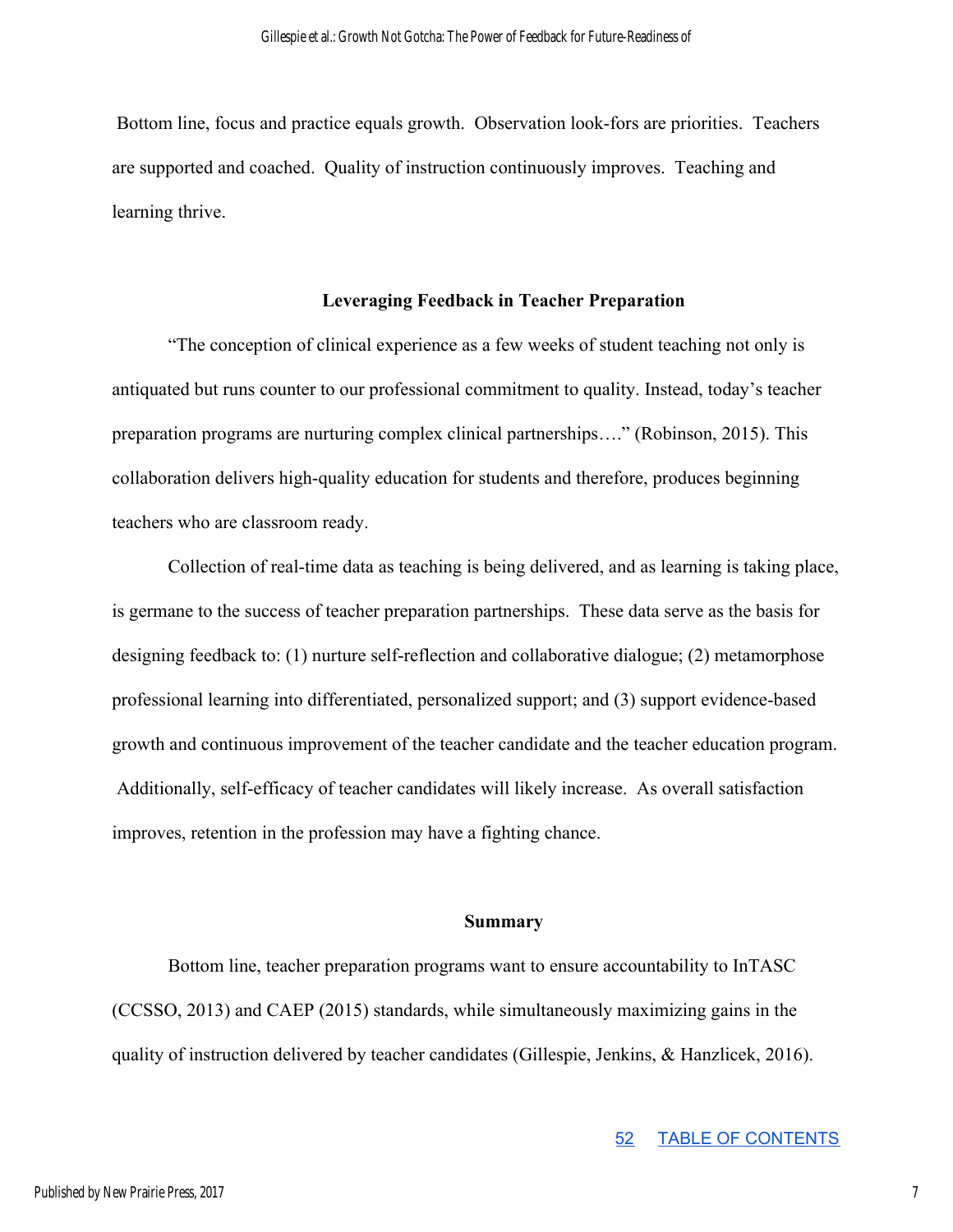Best practice for delivering actionable feedback includes a 2-step observation-feedback process. To maximize effectiveness, actionable feedback must be delivered frequently, immediately after completion of the observation, and be focused on clearly articulated expectations.

Actionable feedback best serves the teacher candidate when it contains a (1) high-five based on performance standards and (2) probing questions that nurture self-reflection and can be used to engage collaborative conversation for mentoring and supporting professional growth of future teachers.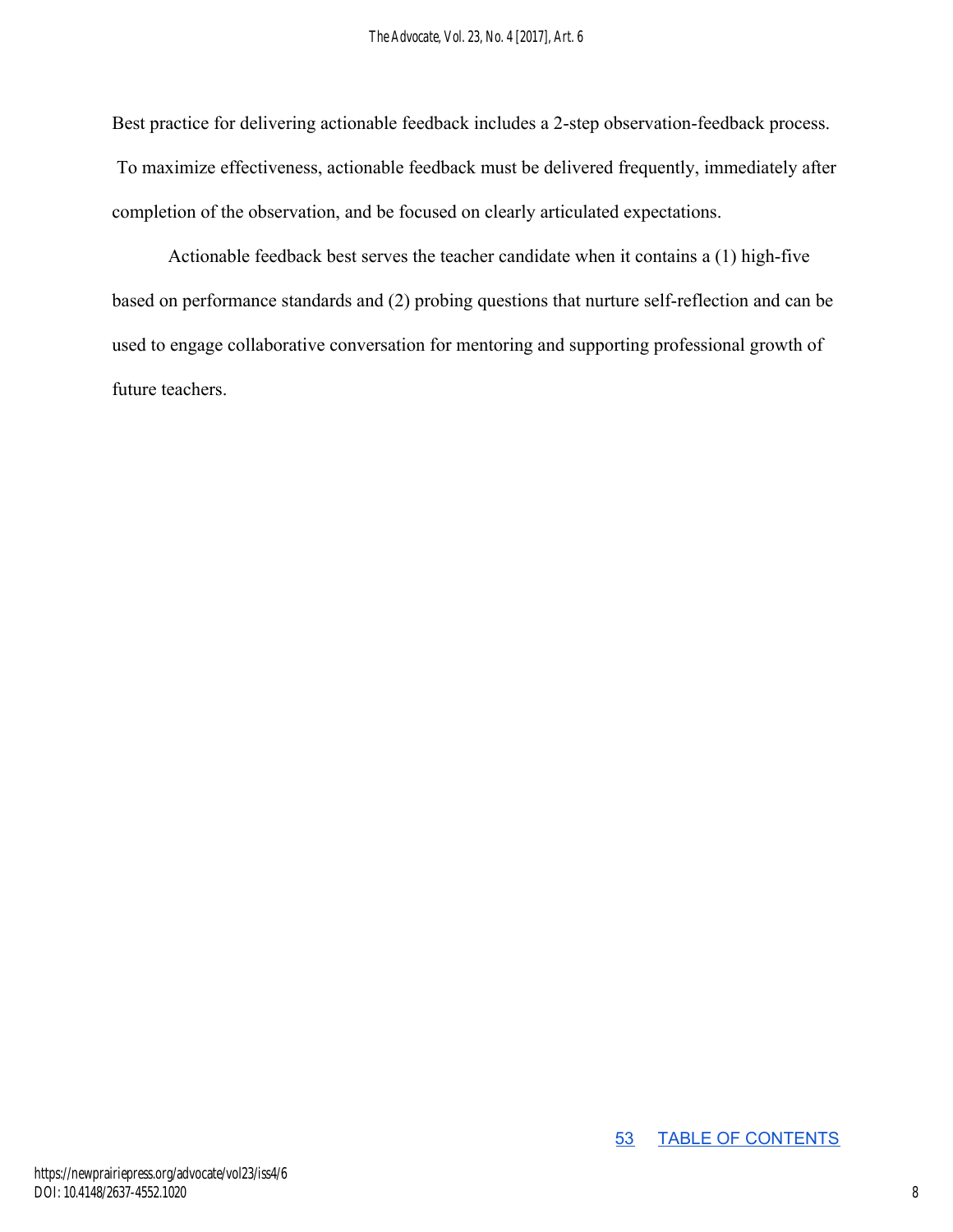Figure 1

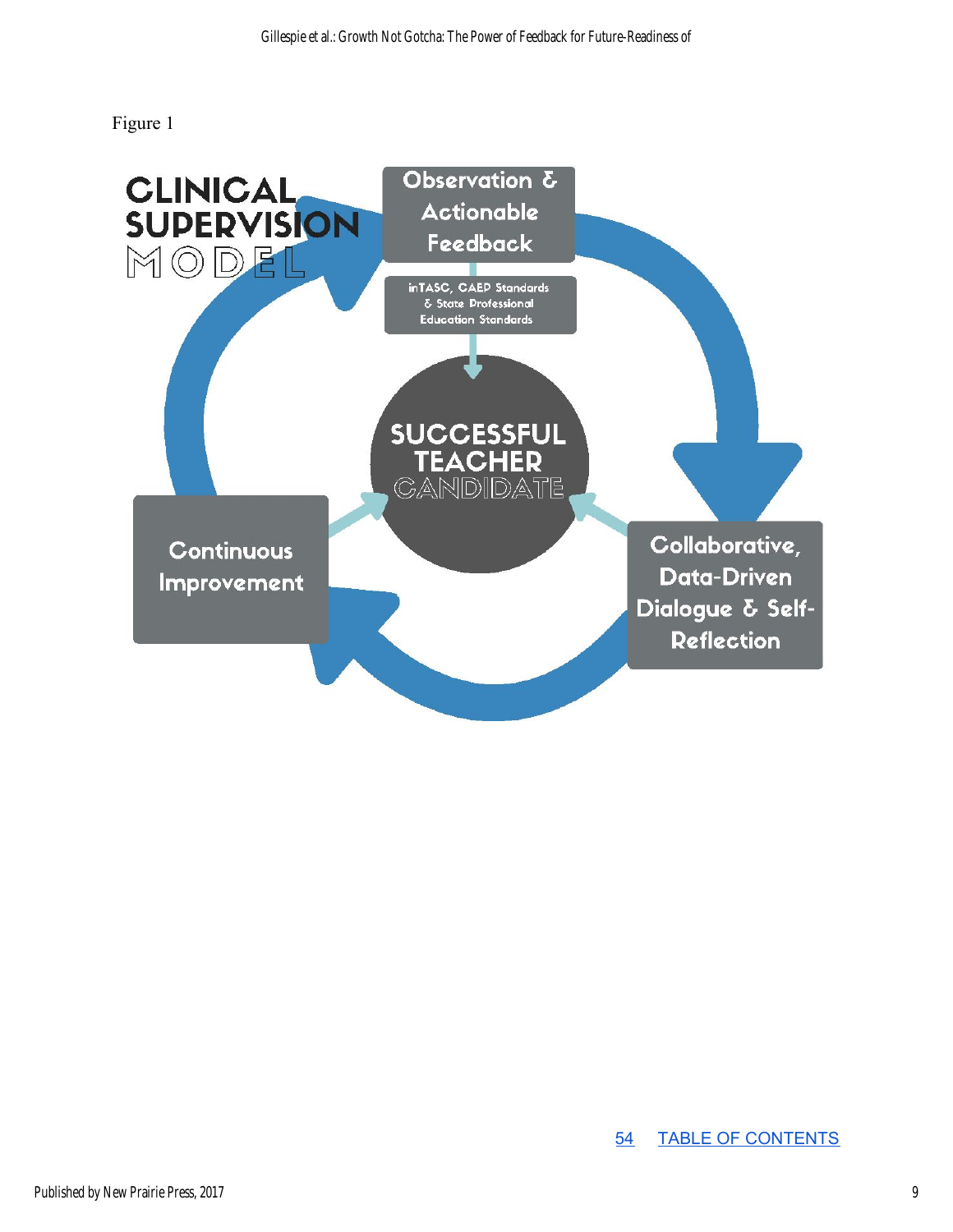## **References**

<https://howwelead.org/2015/01/07/feedback-is-the-breakfast-of-champions-2/>

CAEP (Council for the Accreditation of Educator Preparation) Accreditation Standards, as approved by the CAEP Board of Directors, August 29, 2013 and as amended by the CAEP Board of Directors, February 13, 2015. Retrieved from

<http://caepnet.org/standards/introduction>

- CCSSO (Council of Chief State School Officers). (2013, April). *InTASC: Model core teaching standards and learning progression for teacher 1.0.* Washington, DC: Author.
- Cervone, L., & Martinez-Miller, P. (2007). Classroom walkthroughs as a catalyst for school improvement. *Leadership Compass.* Retrieved from

[http://centerx.gseis.ucla.edu/partnerships-grants/northeast-region/resources/classroom-wa](http://centerx.gseis.ucla.edu/partnerships-grants/northeast-region/resources/classroom-walkthroughs.pdf) [lkthroughs.pdf](http://centerx.gseis.ucla.edu/partnerships-grants/northeast-region/resources/classroom-walkthroughs.pdf)

- Danielson, C. (2009). *Talk about teaching: Leading professional conversations.* Thousand Oaks CA: Corwin Press.
- David, J. L. (2008). What research says about classroom walk-throughs. *Educational Leadership* 65(4). Retrieved from [http://www.ascd.org/publications/educational\\_leadership/dec07/vol65/num04/Classroom](http://www.ascd.org/publications/educational_leadership/dec07/vol65/num04/Classroom_Walk-Throughs.aspx)

[\\_Walk-Throughs.aspx](http://www.ascd.org/publications/educational_leadership/dec07/vol65/num04/Classroom_Walk-Throughs.aspx)

Blanchard, K. (January 17, 2015). Feedback is the breakfast of champions. *How We Lead: Conversations on Leadership.* Retrieved from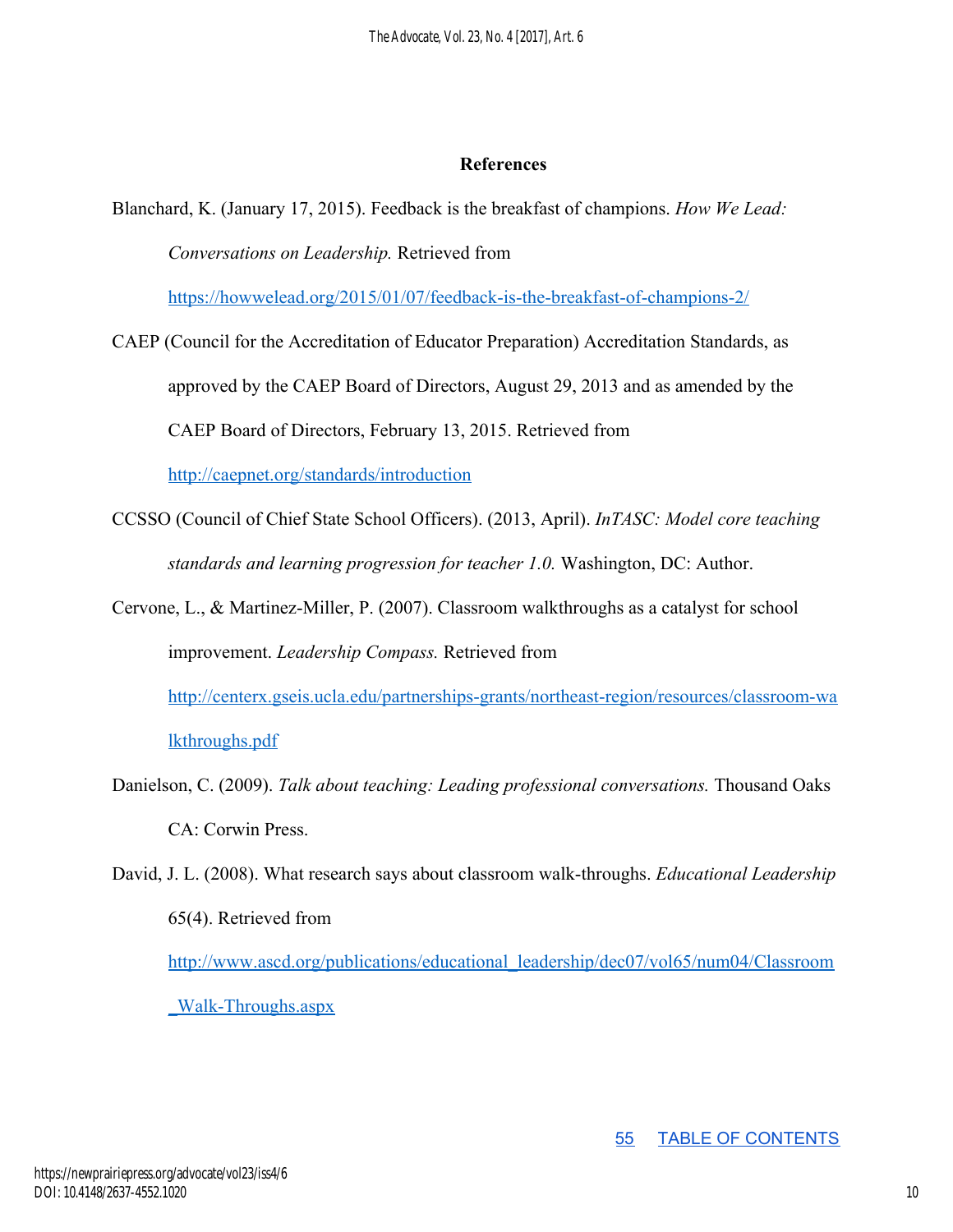- Downey, C.J., Steffy, B. E., English F. W., Frase, L. E., & Poston, W. K. (2004). *The three-minute classroom walk-through: Changing school supervisory practice one teacher at a time.* Thousand Oaks, CA: Corwin Press.
- Estes, R. (May 16, 2016). What does Actionable Feedback Look Like? *Frontline Education.* Retrieved from:

[https://www.frontlineeducation.com/Blog/May\\_2016/What\\_Does\\_Actionable\\_Feedback](https://www.frontlineeducation.com/Blog/May_2016/What_Does_Actionable_Feedback_Look_Like) Look Like

Feldman, K. (2016). Actionable feedback for teachers: The missing element in school improvement. Retrieved from:

[http://www.mnasa.org/cms/lib6/MN07001305/Centricity/Domain/44/Feldman%20Action](http://www.mnasa.org/cms/lib6/MN07001305/Centricity/Domain/44/Feldman%20Actionable%20Feedback%20for%20Teachers.pdf) [able%20Feedback%20for%20Teachers.pdf](http://www.mnasa.org/cms/lib6/MN07001305/Centricity/Domain/44/Feldman%20Actionable%20Feedback%20for%20Teachers.pdf)

- Forsberg, P., Jenkins, S., & Gillespie, K. (Spring-Summer 2015). Electronic Observation; 21<sup>st</sup> century model for excellence in teaching and learning. *The Advocate, 22(3),* 41-47.
- Gates, B. (2013). Teachers need feedback. TED Talks Education. Retrieved from: [https://www.ted.com/talks/bill\\_gates\\_teachers\\_need\\_real\\_feedback](https://www.ted.com/talks/bill_gates_teachers_need_real_feedback)
- Gillespie, K., & Jenkins, S. (2016). *#eWalkThrough® Digital System for Instructional Leadership.* Lulu Publishing.
- Gillespie, K., Jenkins S., & Hanzlicek, V. (Summer 2016). Digital Observation of Teacher Candidates: InTASC accountability for CAEP. *The Advocate, 23*(2), 82-90.

Hattie, J. (2012). *Visible learning for teachers: Maximizing impact on learning*. New York, NY: Routledge.